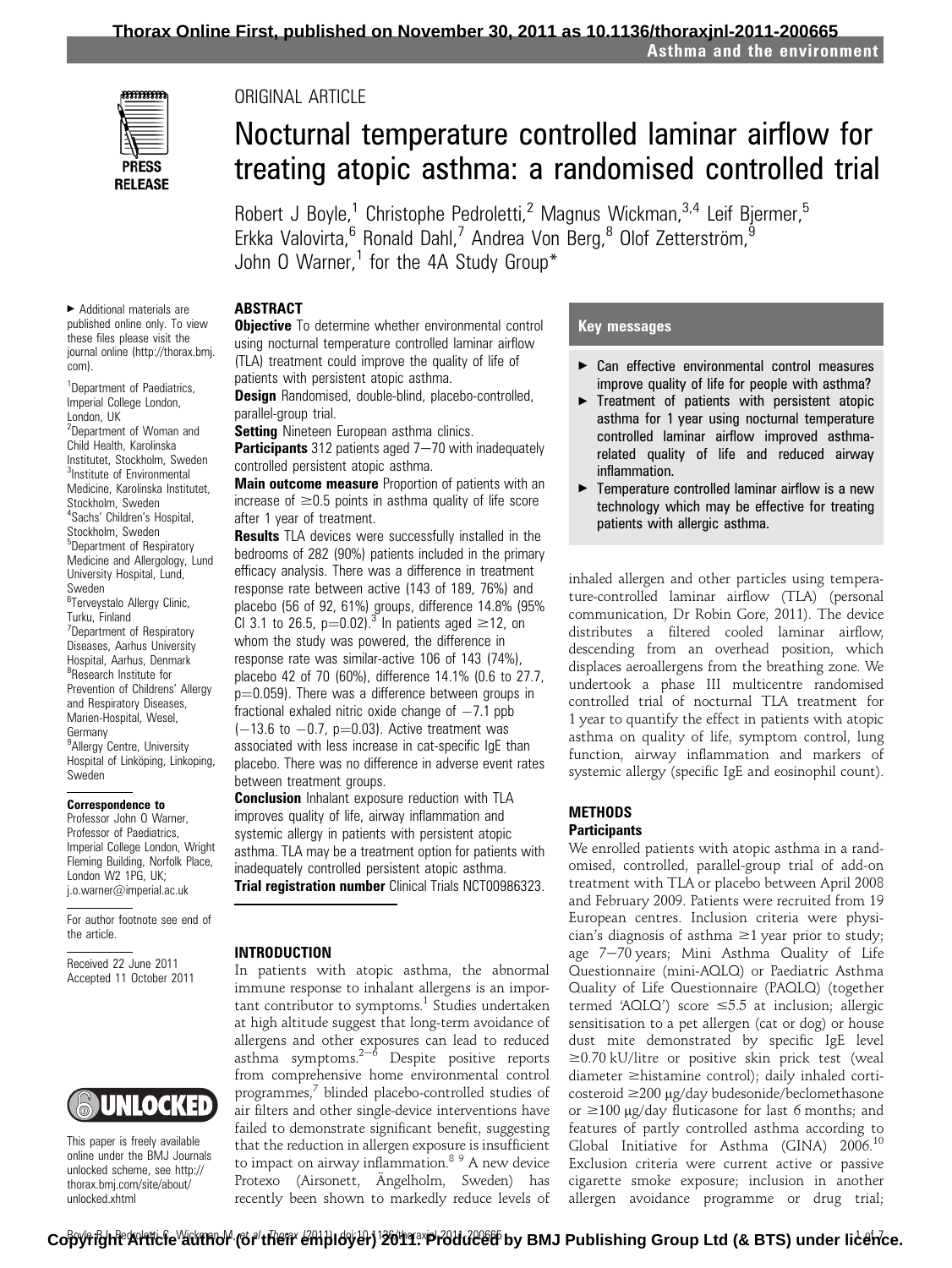treatment with allergen immunotherapy or omalizumab in previous 2 years (1 year for children); inhaled corticosteroid dose  $>1200$  µg/day budesonide/beclomethasone or  $>1000$  µg/day fluticasone. A history of frequent severe asthma exacerbations was not an inclusion criterion for the study. The study was approved by responsible institutional review boards and written informed consent was obtained from all patients/parents. An independent Data and Safety Monitoring Board reviewed efficacy and safety data.

## Study intervention

Within 4 weeks from inclusion in the study, an active or placebo TLA device was installed in the bedroom of each study patient. The mode of action of the device is described in the online supplementary material. Patients were asked to turn their device on when they went to bed each night and off in the morning, although the device automatically turned off after 12 h. Placebo devices were identical to active devices, but their filter was bypassed and circulating air not cooled. Treatment compliance was assessed by an electronic counter within the machinery of the devices, which recorded total number of device uses, and total hours of use with the microcontroller MCU PIC18F6622 programmed by Voss Engineering AB, Sweden.

## Randomisation and masking

Active or placebo treatment was allocated by the device installation technician according to a randomisation list generated by an independent organisation (APL, Stockholm, Sweden) using Design (Trombult Programming AB, Sweden) in blocks of nine at a ratio of two active to one placebo. The study protocol specified that randomisation would be stratified according to age and gender, but this was not done due to an error in communication with the independent study statistician. The planned stratification of randomisation was however taken into consideration during statistical analyses of outcome data. At the time of device installation and servicing the technician ensured patients and family members were absent from the bedroom and masking of treatment allocation was maintained. Patients, investigators, statisticians and the Trial Steering Committee were masked to treatment allocations through the study.

## Trial design

The study was a phase III multicentre, double-blind, placebocontrolled, parallel-group trial. Patients were randomised to receive add-on treatment with Protexo or a placebo device for 1 year. Asthma medications were kept unchanged for the first 3 months, and thereafter adjusted to optimise asthma control by local investigators according to GINA guidelines.<sup>10</sup> Patients were monitored by medical assessments after 1, 3, 6, 9 and 12 months of treatment, and via completion of a diary.

## Outcome measures

The primary outcome measure was quality of life assessed by the mini-AQLQ, or in children  $\leq 11$  years, the PAQLQ.<sup>11</sup> A change of  $0.5$  is considered clinically significant,<sup>12</sup> and the primary outcome analysed was the proportion of patients with a significant increase in mini-AQLQ or PAQLQ score ('responders') after 1 year of treatment. Secondary outcomes were AQLQ score changes, objective measures of airway inflammation (fractional exhaled nitric oxide; FENO), systemic allergy (specific IgE levels to indoor aeroallergens and blood eosinophil count), and airflow obstruction (forced expiratory volume in 1 s,  $FEV_1$ ; forced expiratory flow at 50% of vital

capacity,  $FEF_{50}$ ; peak expiratory flow, PEF). Single-breath, online measurement of FENO (NIOX MINO, Aerocrine AB, Stockholm, Sweden) was performed in accordance with the recommendations of the American Thoracic Society.13 Spirometry was performed in accordance with international guidelines.<sup>14</sup> Blood eosinophil counts were measured by local hospital laboratories, and specific IgE levels using ImmunoCAP at a single laboratory (Phadia, Denmark; lower limit 0.35 KU/litre). The study was not designed primarily to evaluate effects of TLA on asthma exacerbations, because a history of frequent or severe exacerbations was not an inclusion criterion.

## Statistical analysis

The study hypothesis was tested by examining the difference in outcome variables between active and placebo groups at the end of the 12-month treatment period. All patients who were randomised and had  $\geq$ 1 day of device treatment were included in the intention-to-treat population and last observation carried forward was used for missing data. Per protocol analyses excluded patients with major protocol violations and/or documented treatment compliance <80%. Results were summarised as mean scores or score changes  $\pm 95\%$  CI, or adjusted OR for binary outcomes  $\pm 95\%$  CI. The country, gender, years since asthma diagnosis, GINA treatment step at baseline and AQLQ at baseline were variates in the model for adjusted analyses, which were undertaken using analysis of covariance (ANCOVA) for continuous data, and logistic regression for binary data. We calculated the sample size based on a minimum difference of 20% between treatment groups in the proportion of responders (increase in AQLQ  $\geq$ 0.5 points over the 12-month intervention), and a responder rate of 20% in the placebo group. For 80% power and a type I error of 5%, the sample size needed is 186. Allowing for 20% loss to follow-up we planned to recruit 234 patients aged  $\geq$ 12 years, and a proportionate number of patients aged <12. Planned subgroup analyses were undertaken by age, by asthma treatment intensity at baseline (GINA treatment step), for those with poor symptom control at baseline (Asthma Control Test; ACT<18) and for those with a combination of high-treatment intensity (GINA 4) and poor symptom control at baseline, where guidelines recommend stepping up treatment.<sup>15</sup> <sup>16</sup> An interim analysis was undertaken by the Data and Safety Monitoring Board after all participants reached 3 months, which included the primary outcome measure and safety. No action was taken after interim analysis as no safety issues were reported and early stopping criteria were not met.

## Role of the funding source

Airsonett AB sponsored the trial. The Trial Steering Committee designed the study and statistical analysis plan. Data were analysed by an independent statistician Fredrik Hansson (Commitum AB). All authors had full access to data and analyses, and vouch for the report's accuracy and completeness.

## RESULTS

Three hundred and twelve patients from six countries were randomly allocated to treatment. Treatment groups had similar baseline demographic and clinical characteristics (table 1). Figure 1 shows the flow of patients through the study. A total of 282 of 312 (90%) randomised patients had a study device successfully installed in their bedroom, and were therefore eligible for primary efficacy analysis. Airborne particle counts and mattress dust allergen levels during the study are described in the online supplementary material.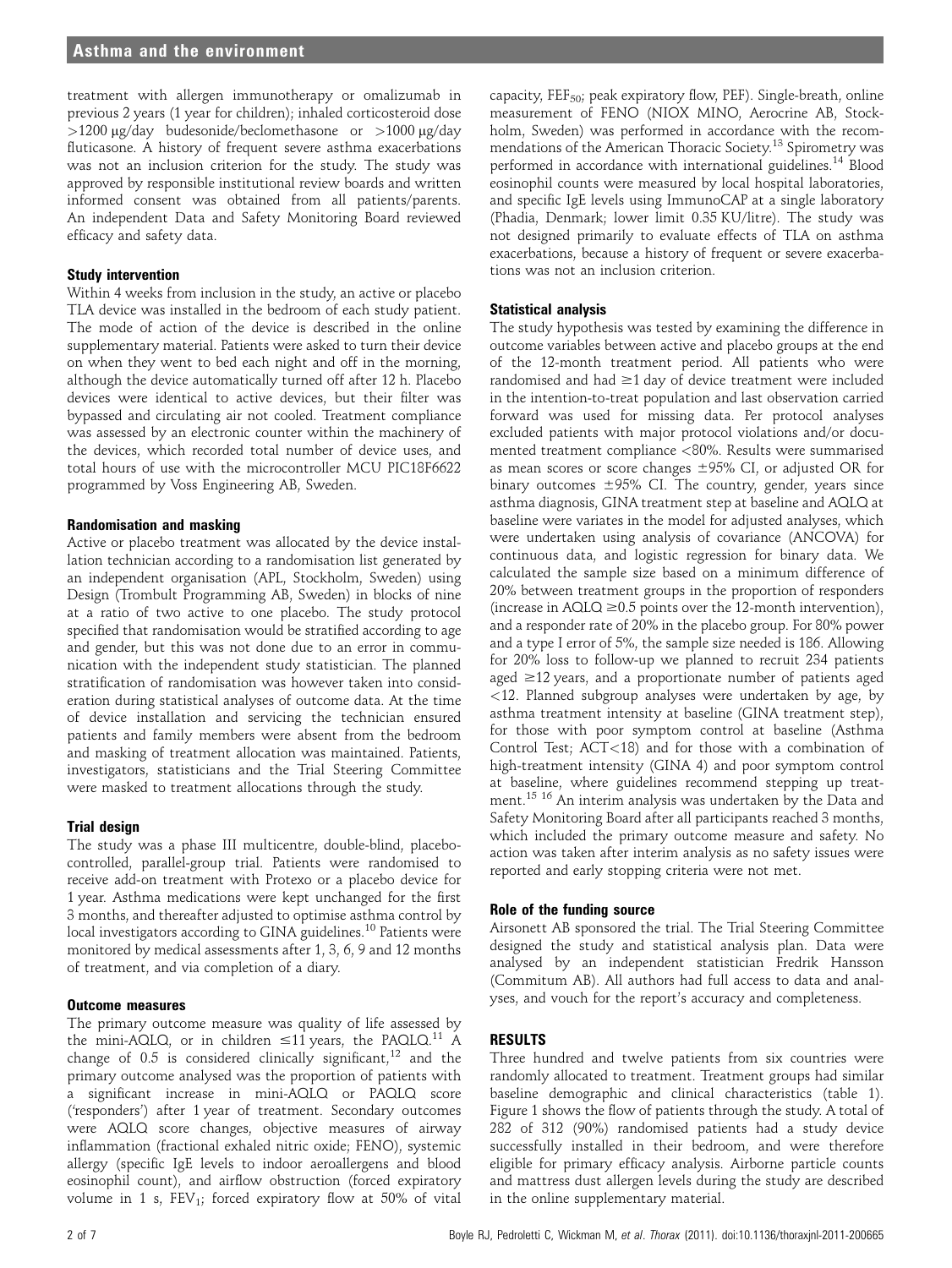|  |  |  |  | Table 1 Characteristics of study patients at baseline, presented as mean (SD) unless otherwise stated |  |  |  |
|--|--|--|--|-------------------------------------------------------------------------------------------------------|--|--|--|
|--|--|--|--|-------------------------------------------------------------------------------------------------------|--|--|--|

|                                              | Patients randomly allocated to treatment $(n=312)$ |                   | Patients in primary efficacy analysis $(n=282)$ |                    |
|----------------------------------------------|----------------------------------------------------|-------------------|-------------------------------------------------|--------------------|
|                                              | Active $(n=207)$                                   | Placebo $(n=105)$ | Active $(n=189)$                                | Placebo $(n=93)$   |
| Age (years)                                  | 24.2 (16.1)                                        | 24.2 (15.6)       | 24.7 (16.1)                                     | 24.9 (16.0)        |
| Age $<$ 12, n $\frac{1}{2}$                  | 51 (25%)                                           | 26 (25%)          | 46 (24%)                                        | 22 (24%)           |
| Male sex, n (%)                              | 117 (57%)                                          | 50 (48%)          | 107 (57%)                                       | 44 (47%)           |
| Country:                                     |                                                    |                   |                                                 |                    |
| Sweden, n (%)                                | 99 (48%)                                           | 51 (49%)          | 91 (48%)                                        | 47 (51%)           |
| Denmark, n (%)                               | 33 (16%)                                           | 22 (21%)          | 32 (17%)                                        | 22 (24%)           |
| UK, n (%)                                    | 34 (16%)                                           | 19 (18%)          | 30 (16%)                                        | 13 (14%)           |
| Germany, n (%)                               | 23 (11%)                                           | 11 (11%)          | 23 (12%)                                        | 10 (11%)           |
| Norway, n (%)                                | 7(3%)                                              | $0(0\%)$          | 7(4%)                                           | $0(0\%)$           |
| Finland, n (%)                               | 6(3%)                                              | $1(1\%)$          | 6(3%)                                           | $1(1\%)$           |
| BMI (kg/m <sup>2</sup> ) of adults ( $>18$ ) | 25.8(4.4)                                          | 25.8(5.2)         | 25.8(4.5)                                       | 25.7(5.4)          |
| Duration of asthma (years)                   | 14.6 (12.8)                                        | 12.1(10.5)        | 14.8 (12.9)                                     | 11.7(10.6)         |
| AQLO*                                        | 4.20(0.96)                                         | 4.27(0.96)        | 4.21(0.92)                                      | 4.25(0.97)         |
| $FEV1$ (% predicted)                         | 89.6 (17.7)                                        | 91.8 (16.9)       | 89.9 (17.6)                                     | 91.2 (15.3)        |
| PEF (% predicted)                            | 92.7 (18.8)                                        | 92.5(22.0)        | 93.3 (18.6)                                     | 92.5(21.3)         |
| $FEF_{50}$ (% predicted)                     | 71.3 (27.9)                                        | 71.2 (30.4)       | 71.4 (28.1)                                     | 72.4 (29.7)        |
| FENO (ppb)                                   | 37.3 (38.0)                                        | 34.0(34.1)        | 38.5 (38.6)                                     | 34.5 (33.3)        |
| Eosinophil count (%)                         | 0.45(0.62)                                         | 0.45(0.56)        | 0.45(0.62)                                      | 0.45(0.56)         |
| ACT score                                    | 15.7(3.9)                                          | 16.1(3.5)         | 15.8(3.7)                                       | 15.9(3.5)          |
| Inhaled corticosteroid dose+                 | 586 (445)                                          | 610 (372)         | 576 (368)                                       | 616 (376)          |
| House dust mite sensitised, n (%) ‡          | 133 (66%)                                          | 70 (695)          | 127 (67%)                                       | 64 (69%)           |
| IgE Der. pteronyssinus, median (IQR)         | 3.9(0.3, 32.7)                                     | $4.1$ (0.3, 37.3) | 3.9(0.3, 32.7)                                  | $4.1$ (0.3, 37.3)  |
| IgE Der. farinae, median (IQR)               | $4.0$ (0.3, 31.1)                                  | 3.9(0.3, 29.8)    | $4.0$ (0.3, 31.1)                               | 3.9(0.3, 29.8)     |
| Cat sensitised, $n$ (%) $\ddagger$           | 139 (69%)                                          | 73 (72%)          | 127 (67%)                                       | 66 (71%)           |
| IgE cat, median (IQR)                        | $2.0$ (0.3, 10.6)                                  | $1.0$ (0.3, 5.1)  | $2.0$ (0.3, 10.6)                               | $1.0$ (0.3, 5.1)   |
| Dog sensitised, $n$ (%) $\ddagger$           | 118 (59%)                                          | 61 (60%)          | 109 (58%)                                       | 56 (60%)           |
| IgE dog, median (IQR)                        | $1.1$ (0.3, 5.4)                                   | $0.8$ (0.3, 3.8)  | $1.1$ (0.3, 5.4)                                | $0.8$ $(0.3, 3.8)$ |
| Seasonal allergen sensitised, n (%)§         | 87 (43%)                                           | 43 (42%)          | 85 (45%)                                        | 38 (41%)           |
| Total IgE, median (IQR)                      | 281 (109, 662)                                     | 257 (120, 506)    | 281 (109, 662)                                  | 257 (120, 506)     |
| Rhinitis, n (%)                              | 191 (95%)                                          | 98 (96%)          | 180 (95%)                                       | 88 (95%)           |
| Eczema, n (%)                                | 49 (24%)                                           | 18 (17%)          | 45 (24%)                                        | 17 (18%)           |
| Food allergy, n (%)                          | 28 (14%)                                           | 8(8%)             | 23 (12%)                                        | 7(8%)              |

All IgE levels are in kU/litre.

\*AQL $Q$  = mini-AQLQ for those aged  $\geq$  12 years, PAQLQ for those <12 years.

yInhaled corticosteroid dose is beclomethasone dipropionate equivalent daily dose.

 $z$  is a second that the second  $z$  of  $z$  or  $z$  and  $z$  and  $z$  and  $z$  and  $z$  are the study and the study and diameter to allergen  $\geq$  weal diameter of positive control) to the relevant allergen, taken within 2 year enrolment (1 year if  $\leq$ 12 years).

 $\frac{1}{2}$ Seasonal allergen=grass pollen, birch pollen, mugwort or mould.

ACT, Asthma Control Test; AQLQ, Asthma Quality of Life Questionnaire; BMI, body mass index; Der. farinae, Dermatophagoides farina; Der. pteronyssinus, Dermatophagoides pteronyssinus; FEF<sub>50</sub>, forced expiratory flow at 50% of vital capacity; FENO, fractional exhaled nitric oxide; FEV<sub>1</sub>, forced expiratory volume in 1 s; PAQLQ, Paediatric Asthma Quality of Life Questionnaire; PEF, peak expiratory flow.

#### Effects of TLA on asthma-related quality of life

Primary efficacy analysis demonstrated a significant difference in AQLQ responder rate between active (143 of 189, 76%) and placebo (56 of 92, 61%) groups after 1 year—absolute difference 14.8% (95% CI 3.1 to 26.5,  $p=0.02$ ; figure 2). Analysis of treatment response rate in participants aged  $\geq$ 12 years (on whom the study was powered), showed a responder rate of 106 of 143 (74%) in the active group and 42 of 70 (60%) in the placebo group—absolute difference 14.1% (95% CI 0.6 to 27.7, p=0.059). In per protocol analysis the difference between treatment groups in responder rate was similar to intention-to-treat analysis, and there were differences of similar magnitude in children <12 when analysed separately, and in those with severe asthma at baseline judged by GINA-defined treatment intensity (table 2).<sup>10</sup> The difference in responder rate was greatest in those with both high-treatment intensity (GINA 4) and poor symptom control (ACT<18) at baseline. Data were also analysed using a  $\geq 1.0$ point increase in AQLQ to define treatment response, and these showed similar findings to the analyses using the predefined responder definition of  $\geq 0.5$  points (figure 2). In analysis of treatment response rate without any imputation of missing data, a treatment response was seen in 129 of 166 (78%) in the

TLA group at 12 months, and 50 of 79 (63%) in the placebo group-OR 1.87 (95% CI 1.05 to 3.34, p=0.03). There was a significant difference between groups in change in the symptom domain of AQLQ, with a mean 0.31 point (95% CI 0.01 to 0.61) greater increase after active versus placebo treatment; 0.70 points (95% CI 0.13 to 1.26) in the subgroup with high treatment intensity and poor symptom control at baseline. Figure 3 shows absolute values for changes in AQLQ in the total study population, and for those with highest treatment intensity (GINA 4; 46% of the study population), poor symptom control (ACT<18; 65%) or both (31%) at baseline. When analysed as a continuous variable we did not find a significant difference between treatment groups for AQLQ change in the total study population, but there was a significant difference in the subgroups with highest treatment intensity, poor symptom control or both.

## Effects of TLA on objective markers of bronchial and systemic allergy and lung function

TLA treatment was associated with a greater decrease in FENO during the study than placebo—mean difference  $-7.1$  ppb (95%) CI  $-13.6$  to  $-0.7$ ;  $p=0.03$ ; table 3), which was of greater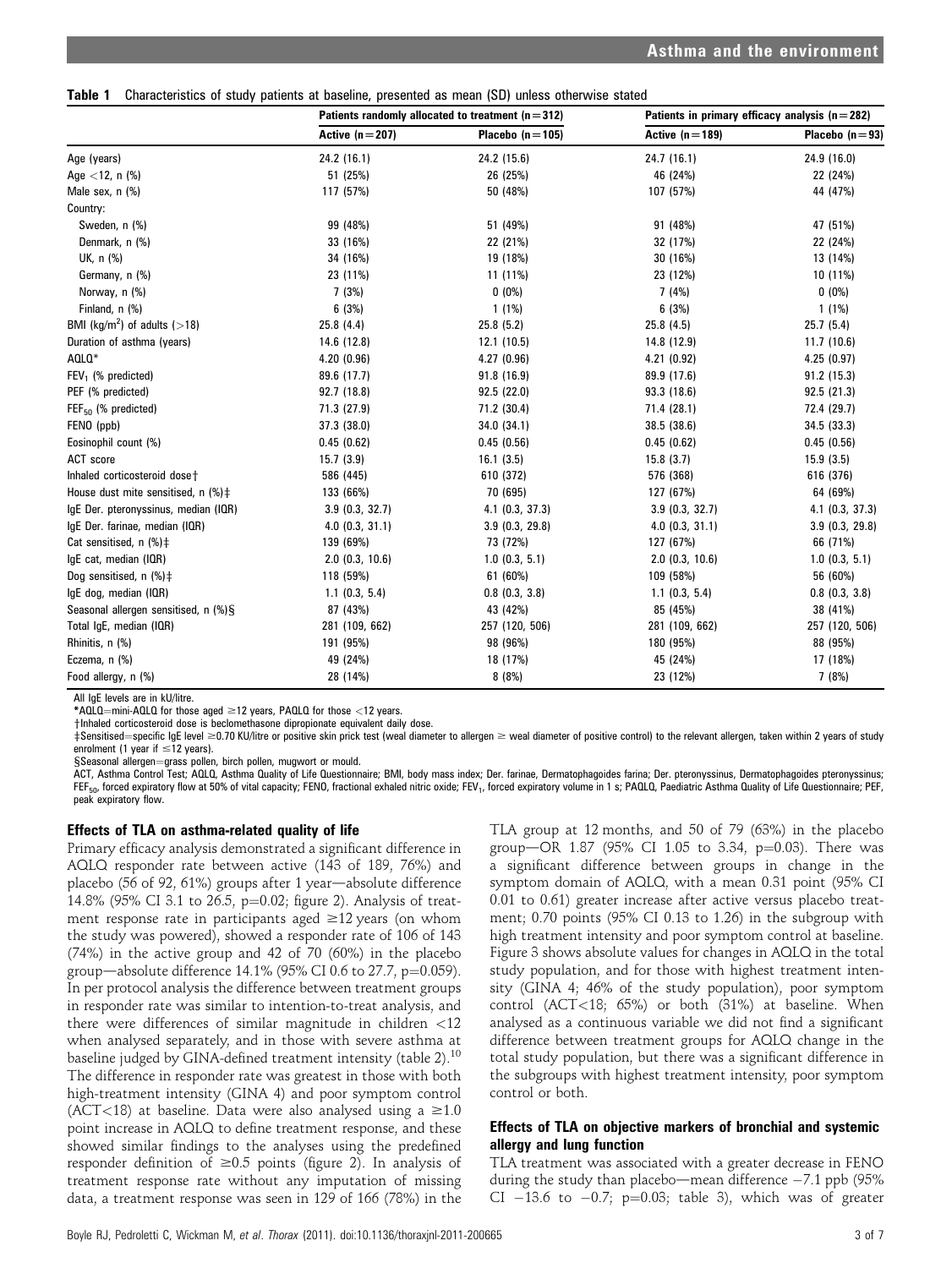

**Figure 1** Participant flow through the trial.

magnitude in patients with abnormally raised FENO  $($ >45 ppb) at baseline (mean difference -29.7 ppb; 95% CI -47.2 to -12.2;  $p=0.001$ ). There was no significant difference in blood eosinophil counts between treatment groups. We found a rise in catspecific IgE levels relative to baseline level in the placebo group (mean 35%; 95% CI 18% to 53%) and a significantly smaller rise in the active group (mean 8%; 95% CI 0 to 17%;  $p=0.01$ ; table



Figure 2 Treatment response rate in patients treated with temperature controlled laminar airflow (TLA) or a placebo device for 1 year, defined as an increase in Asthma Quality of Life Questionnaire score of either  $\geq$ 0.5 or  $\geq$ 1.0 point. Data are shown for the total study population  $(n=282)$ , those with high treatment intensity at baseline (Global Initiative for Asthma, GINA 4;  $n=129$ ), poor asthma control at baseline (Asthma Control Test,  $ACT < 18$ ; n=184) or both (GINA4/ACT $<$ 18; n=87). \*p<0.05, \*\*p<0.01 relative to placebo.

3). Lesser increases in levels of specific IgE to house dust mite and dog allergens were also seen in the active versus the placebo group, but the differences between groups were not statistically significant. There was no significant difference between groups in total IgE level change during the study, nor in measures of lung function  $FEV_1$ ,  $FEF_{50}$  or PEF (table 3).

### Effects of TLA on other asthma medication use and asthma exacerbation rates

Although this study was not primarily designed to evaluate TLA effects on asthma medication use or asthma exacerbation rates, medication use and exacerbations by treatment group are presented in online table S4. These data show relatively low rates of severe asthma exacerbations, no significant difference between groups in use of asthma medications and no significant difference between groups in asthma exacerbation rates.<sup>15</sup> When exacerbation data were analysed according to predefined subgroups, there was no significant difference in rate of asthma exacerbations for the whole study population (mean 0.17 TLA; 0.24 placebo;  $p=0.50$ ), for those with ACT<18 at baseline (mean 0.18 TLA; 0.34 placebo;  $p=0.28$ ), for those with GINA 4 treatment intensity at baseline (mean 0.24 TLA; 0.40 placebo;  $p=0.23$ ) or for those with both ACT<18 and GINA 4 at baseline (mean  $0.23$  TLA;  $0.57$  placebo;  $p=0.07$ ).

#### Adverse events

In total, 153 (74%) patients in the active and 79 (75%) in the placebo group suffered an adverse event, and 32 (17%) patients in the active and 14 (15%) in the placebo group a serious adverse event. None were treatment related. Further details are given in the online supplementary material.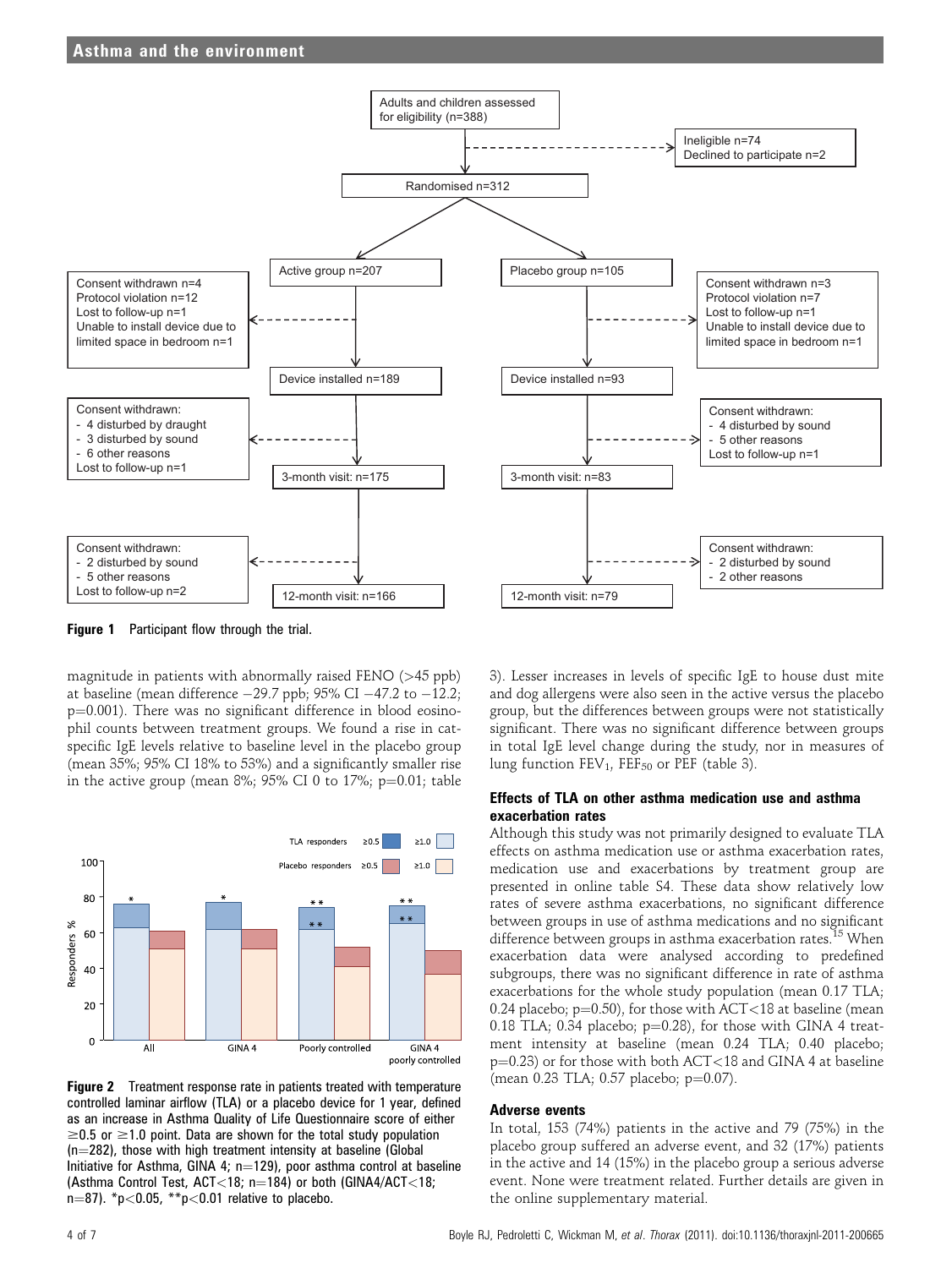Table 2 Asthma-related quality of life in active and placebo groups after 1 year of treatment

|                                         | Active        | <b>Placebo</b> | Difference (95% CI)*   | OR (95% CI)*          | p Value* |
|-----------------------------------------|---------------|----------------|------------------------|-----------------------|----------|
| AQLQ responders $\geq 0.5$ +            |               |                |                        |                       |          |
| Intention to treat, $n/N$ (%)           | 143/189 (76%) | 56/92 (61%)    | 14.8% (3% to 27%)      | 1.92 (1.09 to 3.38)   | 0.02     |
| Per protocol, $n/N$ (%) $\pm$           | 106/136 (77%) | 40/66 (61%)    | 16.6% (3% to 30%)      | 2.22 (1.11 to 4.40)   | 0.02     |
| $<$ 12 years, n/N (%)                   | 37/46 (80%)   | 14/22 (64%)    | 16.8% (8% to 38%)      | 5.57 (1.13 to 27.48)  | 0.04     |
| $\geq$ 12 years, n/N (%)                | 106/143 (74%) | 42/70 (60%)    | 14.1% (1% to 28%)      | 1.89 (0.98 to 3.65)   | 0.06     |
| GINA 4 group, $n/N$ (%) §               | 63/82 (77%)   | 29/47 (62%)    | 15.1% (2% to 31%)      | 2.42 (1.05 to 5.60)   | 0.04     |
| Poorly controlled, n/N (%)¶             | 93/125 (74%)  | 30/58 (52%)    | 22.7% (8% to 38%)      | 3.45 (1.66 to 7.20)   | < 0.001  |
| GINA 4 poorly controlled, $n/N$ (%)**   | 43/57 (75%)   | 15/30 (50%)    | 25.4% (4% to 47%)      | 4.74 (1.48 to 15.19)  | 0.009    |
| AQLQ responders $\geq 1.0$ <sup>+</sup> |               |                |                        |                       |          |
| Intention to treat, $n/N$ (%)           | 119/189 (63%) | 47/92 (51%)    | 14.8% (3% to 26%)      | $1.58$ (0.93 to 2.69) | 0.09     |
| Per protocol, $n/N$ (%) $\ddagger$      | 89/136 (65%)  | 33/66 (50%)    | 15.4% (1% to 30%)      | $1.85$ (0.97 to 3.53) | 0.06     |
| $<$ 12 years, n/N (%)                   | 33/46 (72%)   | 11/22 (50%)    | $21.7\%$ (-3% to 46%)  | 4.40 (0.99 to 19.57)  | 0.05     |
| $\geq$ 12 years, n/N (%)                | 86/143 (60%)  | 36/70 (51%)    | $8.7\%$ (-5% to 23%)   | 1.37 (0.74 to 2.52)   | 0.31     |
| GINA 4 group, $n/N$ (%) §               | 51/82 (62%)   | 24/47 (51%)    | 15.1% (2% to 31%)      | 1.96 (0.87 to 4.40)   | 0.10     |
| Poorly controlled, n/N (%)¶             | 77/125 (62%)  | 24/58 (41%)    | 20.2% (5% to 35%)      | 2.78 (1.36 to 5.67)   | 0.005    |
| GINA 4 poorly controlled, $n/N$ (%)**   | 37/57 (65%)   | 11/30 (37%)    | 28.2% (7% to 49%)      | 8.81 (2.14 to 36.32)  | 0.003    |
| Change in AQLQ symptom domain           |               |                |                        |                       |          |
| Intention to treat                      | 1.32(1.23)    | 0.99(1.38)     | $0.31$ (0.01 to 0.61)  |                       | 0.04     |
| Per protocol‡                           | 1.34(1.14)    | 0.96(1.34)     | $0.36$ (0.01 to 0.71)  |                       | 0.04     |
| $<$ 12 years                            | 1.46(1.36)    | 0.93(1.49)     | $0.38$ (-0.34 to 1.10) |                       | 0.29     |
| $\geq$ 12 years                         | 1.27(1.18)    | 1.01(1.36)     | $0.28$ (-0.62 to 0.05) |                       | 0.10     |
| GINA 4 group S                          | 1.45(1.14)    | 1.00(1.44)     | $0.47$ (0.03 to 0.91)  |                       | 0.04     |
| Poorly controlled¶                      | 1.41(1.24)    | 0.95(1.60)     | $0.58$ (0.17 to 0.98)  |                       | 0.006    |
| GINA 4 poorly controlled**              | 1.45(1.15)    | 0.86(1.70)     | $0.70$ (0.13 to 1.26)  |                       | 0.02     |

\*Adjusted analyses controlled for country, gender, years since asthma diagnosis, GINA treatment intensity step at baseline, and AQLQ value at baseline.

 $\dagger$ Improvement was classified as  $\geq$ 0.5 or  $\geq$ 1.0 point increase in 'AQLQ' (=mini-AQLQ or PAQLQ) between installation of nocturnal TLA device and assessment 1 year later.

 $\pm$ Per protocol analyses excluded patients with consent withdrawn and/or with <80% treatment compliance (n=50 active; 27 placebo).

 $S$ Asthma treatment intensity at baseline classified according to GINA 2006<sup>12</sup> where GINA step 4 is high treatment intensity.

 $\overline{\P}$ Poorly controlled asthma was defined as ACT score <18 at baseline.

\*\*Poorly controlled asthma in combination with high treatment intensity.

ACT, Asthma Control Test; AQLQ, Asthma Quality of Life Questionnaire; GINA, Global Initiative for Asthma; PAQLQ, Paediatric Asthma Quality of Life Questionnaire.

### **DISCUSSION**

Despite advances in asthma treatment, a significant number of patients have asthma that remains poorly controlled.<sup>17</sup> Previous studies of allergen avoidance measures for treating asthma have been disappointing, leading the authors of a recent Cochrane systematic review of house dust mite control measures for

asthma to comment 'it is doubtful whether further studies. are worthwhile'. <sup>8</sup> In this trial we investigated the effects of a novel treatment using nocturnal TLA in the homes of patients with atopic asthma. Contrary to previous studies, we found that exposure control using TLA treatment at night has an impact on overall asthma-related quality of life, with a significant



Figure 3 Change in Asthma Quality of Life Questionnaire (AQLQ) score during 1 year of temperature controlled laminar airflow (TLA) (blue line) or placebo (dotted red line) treatment in the whole population (All), those with highest asthma treatment intensity at baseline (Global Initiative for Asthma, GINA 4), those with poor asthma control at baseline (Asthma Control Test, ACT<18), or both (GINA 4, ACT<18). Values are mean  $\pm 1$  SEM. Baseline AQLQ scores were similar in the TLA and placebo groups (total group mean 4.21 TLA, 4.25 placebo; GINA 4 mean 4.14 TLA, 4.14 placebo; ACT<18 mean 3.97 TLA, 3.92 placebo; GINA 4, ACT<18 mean 4.01 TLA, 3.85 placebo).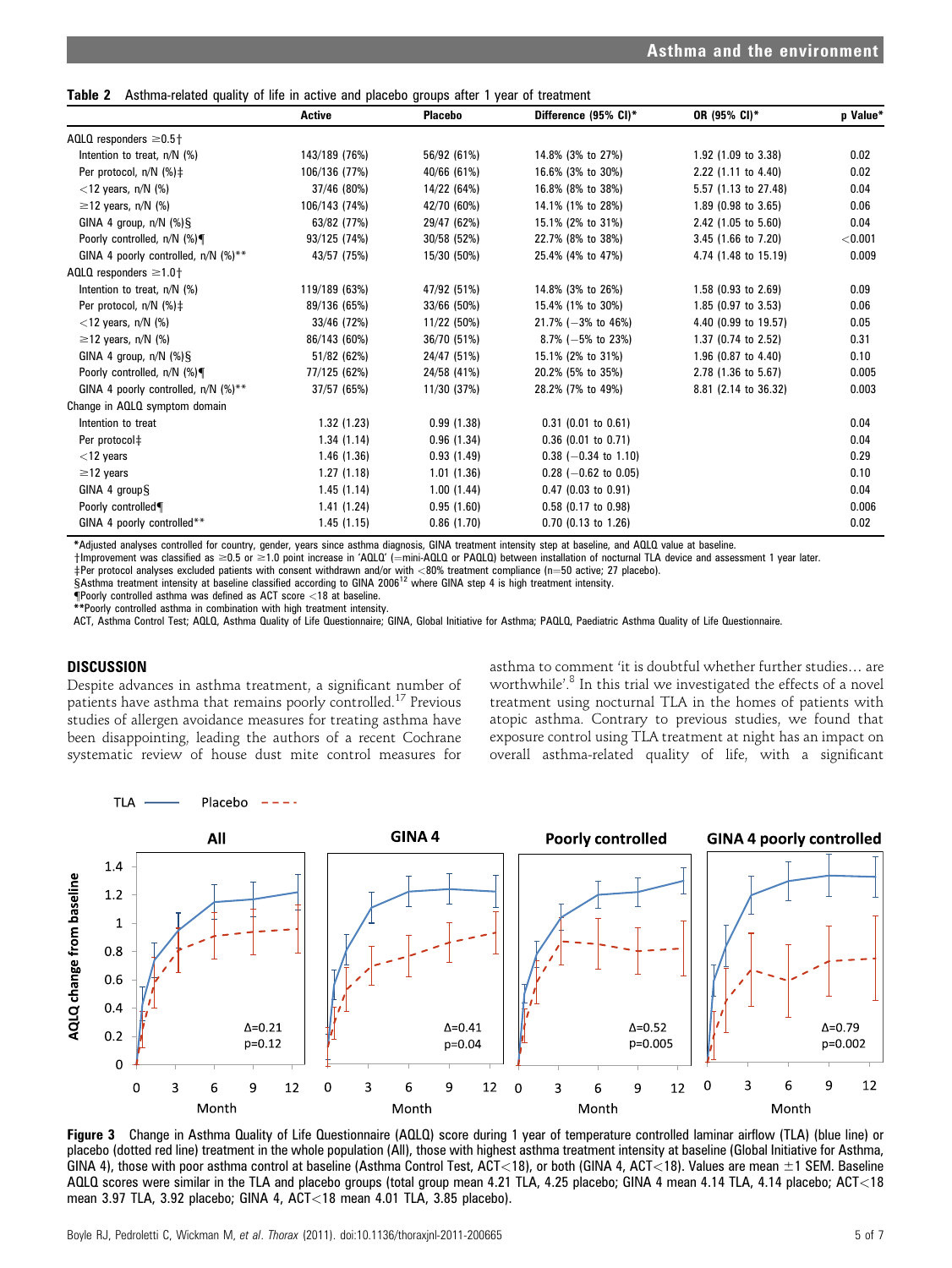|  |  |  |  |  |  |  | Table 3 Objective markers of bronchial inflammation and systemic allergy after 1 year of treatment |
|--|--|--|--|--|--|--|----------------------------------------------------------------------------------------------------|
|--|--|--|--|--|--|--|----------------------------------------------------------------------------------------------------|

|                                             | Active                          | <b>Placebo</b>                  | Difference (95% CI)             | p Value |
|---------------------------------------------|---------------------------------|---------------------------------|---------------------------------|---------|
| $\triangle$ FENO                            | $-4.88$ (-9.3 to -0.4)          | 2.82 $(-3.5 \text{ to } 9.2)$   | $-7.13$ (-13.6 to -0.7)         | 0.03    |
| $\Delta$ FENO (high baseline FENO)*         | $-27.30$ ( $-37.6$ to $-17.0$ ) | $-2.53$ ( $-24.0$ to 18.9)      | $-29.70$ ( $-47.2$ to $-12.2$ ) | 0.001   |
| $\triangle$ Eosinophil count (%)            | $-0.06$ ( $-0.15$ to 0.03)      | $-0.02$ ( $-0.12$ to 0.07)      | $-0.04$ ( $-0.20$ to 0.08)      | 0.42    |
| $\Delta$ FEV <sub>1</sub> (% predicted)     | $-0.1$ (-1.6 to 1.4)            | 1.4 $(-0.9$ to 3.6)             | $-2.1$ ( $-4.6$ to 0.5)         | 0.11    |
| $\triangle$ PEF (% predicted)               | $2.6$ (0.5 to 4.6)              | $5.1$ (2.1 to 8.1)              | $-2.2$ ( $-5.6$ to 1.2)         | 0.20    |
| $\triangle$ FEF <sub>50</sub> (% predicted) | $-4.7$ (-8.8 to -0.5)           | $-5.2$ ( $-11.6$ to 1.2)        | $-2.0$ (-8.4 to 4.5)            | 0.55    |
| Total IgE                                   | 4.6 $(-3.5 \text{ to } 12.6)$   | $3.7$ (-4.1 to 11.5)            | $2.9$ (-9.9 to 15.7)            | 0.66    |
| $\Delta$ Cat-specific IqE                   | 8.2 $(-0.4 \text{ to } 16.7)$   | 35.4 (17.8 to 53.0)             | $-26.0$ ( $-44.1$ to $-7.9$ )   | 0.005   |
| $\triangle$ Dog-specific IgE                | $-1.9$ (-10.4 to 6.5)           | 13.9 $(-10.0 \text{ to } 38.2)$ | $-14.6$ (-36.5 to 7.3)          | 0.19    |
| $\triangle$ Dust mite specific IqE          |                                 |                                 |                                 |         |
| Der. farinae                                | 3.5 ( $-6.2$ to 13.2)           | 13.6 ( $-0.7$ to 27.9)          | $-8.2$ ( $-25.9$ to 9.5)        | 0.36    |
| Der. pteronyssinus                          | $-2.6$ (-9.7 to -4.5)           | 7.2 ( $-5.4$ to 19.8)           | $-6.4$ ( $-20.1$ to 7.3)        | 0.36    |

All data were calculated using last observation carried forward to impute missing values. Data are expressed as mean (95% CI) absolute changes in FENO (ppb), eosinophil count (as % of total white cell count) and lung function variables (as % predicted value), and mean (95% CI) percentage change in total or specific IgE levels (kU/litre) relative to baseline level over the 1-year study period.

\*Analysis of change in FENO in the subgroup of patients with abnormally raised FENO (>45 ppb) at baseline. In this group the mean (SD) baseline FENO in ppb was active 81.8 (44.2; n=56) and placebo 80.8 (32.3; n=23). For specific and total IgE and eosinophil counts, n=175 active, 91 placebo; for all other analyses, n=189 active, 93 placebo.

Der. farinae, Dermatophagoides farina; Der. pteronyssinus, Dermatophagoides pteronyssinus; FEF<sub>50</sub>, forced expiratory flow at 50% of vital capacity; FENO, fractional exhaled nitric oxide; FEV<sub>1</sub>, forced expiratory volume in 1 s; PEF, peak expiratory flow.

difference in our primary outcome measure of AQLQ responder rate between active and placebo groups. The reason that nocturnal TLA is successful where so many other approaches have failed may be the profound reduction in inhaled aeroallergen exposure which this treatment achieves. The beneficial effects of TLA treatment on quality of life were not restricted to a specific age group of the study population, although when those aged  $\geq$ 12 years (on whom the study was powered) were analysed alone, the effect of treatment was of borderline statistical significance. The treatment effect did appear to be greatest in patients with a combination of high asthma treatment intensity and poor asthma control, who represent a significant area of unmet need. Nocturnal TLA treatment also led to reduced airway inflammation measured by FENO, particularly in patients with abnormally raised FENO (>45 ppb) prior to treatment, and interestingly led to modified progression of some allergen-specific IgE compared with placebo. The lesser increase in cat allergen-specific IgE raises the intriguing possibility that nocturnal exposure control may lead to longer-term downregulation of allergic immune responses which has not previously been reported. Given the close relationship between allergen exposure, IgE sensitisation and airway inflammation, these data suggest that nocturnal TLA may work through exclusion of aeroallergens from the breathing zone.18 19 We did not find any effect of TLA treatment on measures of lung function such as  $FEV<sub>1</sub>$  and PEF, and this is consistent with previous studies which showed that avoidance of aeroallergens can have beneficial effects on asthma symptoms and measures of airway inflammation without affecting lung function.<sup>4</sup> <sup>7</sup> This study was designed to evaluate the effect of TLA on self-reported quality of life, and the small numbers of patients with acute asthma exacerbations during the study limited our power to evaluate whether TLA treatment reduces exacerbation rates. The effects of TLA on quality of life and FENO are consistent with previous pilot work using TLA.<sup>20</sup> The clinical effects of nocturnal TLA treatment appear to be applicable to a broad patient group, because our study population included a wide age range of patients sensitised to a variety of perennial allergens, recruited in six countries. Our inclusion criteria for the study were broad, and did not demand formal demonstration of variable airway obstruction-the trial results can therefore be generalised to settings where an asthma diagnosis is made without use of such criteria. It is however possible that

treatment outcomes would differ in a group of patients with asthma included on the basis of meeting objective physiological criteria for airway obstruction or bronchial hyper-responsiveness. We found no evidence of a difference in treatment efficacy between children aged <12 and adolescents/ adults. Although the treatment effect in those aged  $\geq$ 12 was of borderline statistical significance, the effect size was similar to that seen in patients aged <12 and in the whole population. The difference in response rate between treatment groups in those aged  $\geq$ 12 was not as large as the 20% difference which the study was powered to detect, perhaps due to the very high response rate in the placebo group. Overall our findings support other evidence that nocturnal exposures have a significant impact on inflammation and symptoms in asthma.<sup>21-23</sup> This may be a consequence of circadian changes in autonomic function, steroid hormones and immune responsiveness. There is also persistent aeroallergen exposure at night, due in part to aeroallergen transfer to the breathing zone via body convection. Together with other studies of TLA, our findings suggest that the clinical effects of TLA can be explained by its ability to break the persistent body convection and thereby reduce aeroallergen exposure.

In conclusion we have demonstrated that nocturnal control of aeroallergen exposure using a novel non-pharmacological treatment TLA can improve quality of life and reduce airway inflammation in adults and children with atopic asthma, without significant adverse effects. Moreover the treatment limited rises in some aeroallergen-specific IgE levels, which have a close relationship with severity and persistence of asthma.18 19 24 Nocturnal TLA may be a treatment option for patients with uncontrolled atopic asthma despite high treatment intensity, where guidelines recommend stepping up treatment.<sup>10</sup> Our findings support the importance of focusing exposure control interventions on the breathing zone, and highlight the role of nocturnal exposures in precipitating airway inflammation and symptoms in patients with atopic asthma.

#### Author footnote

Trial Steering Committee Professor Olof Zetterström (Chair), University Hospital of Linköping, Sweden; Professor Leif Bjermer, Lund University Hospital, Sweden; Professor Ronald Dahl, Aarhus University Hospital, Denmark; Professor Erkka Valovirta, Terveystalo Turku, Finland; Dr Andrea Von Berg, Marien Hospital, Germany; Professor John Warner, Imperial College London, UK; Professor Magnus Wickman, Sachs' Children's Hospital, Stockholm, Sweden.